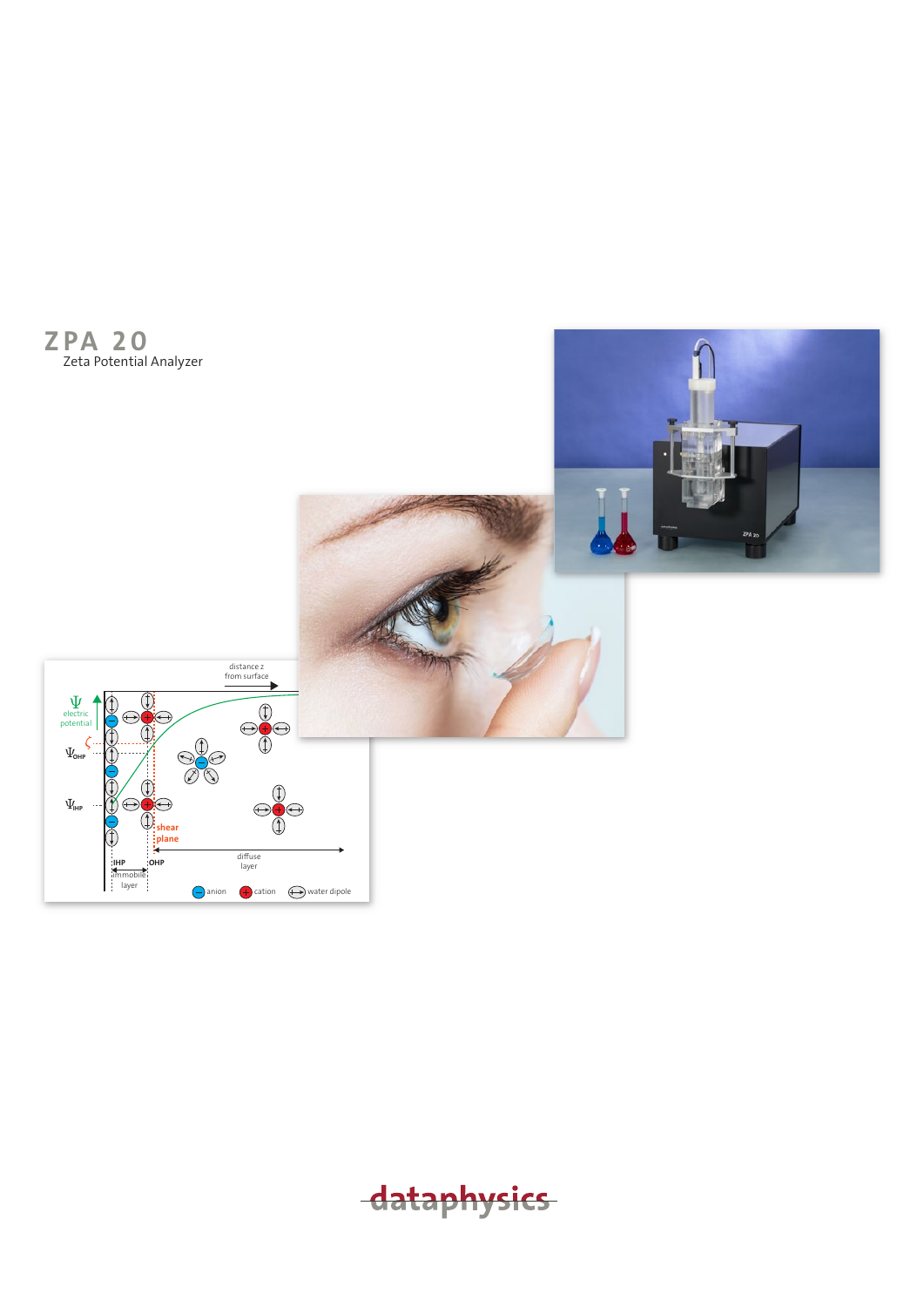## Electrical double layer and zeta potential

Ions inside a polar liquid are surrounded by polarised solvent molecules that are loosely bound to the ion. In the case of water this assembly is called a hydrated ion.

Most surfaces develop a surface charge when they come into contact with liquids. The surface charge can be caused by different processes like ion adsorption as well as protonation or dissociation of functional surface groups. The surface charge generates an electric field, which attracts counterions in the liquid towards the surface.

In front of the surface the so called electrical double layer forms which consists of an immobile and a diffuse layer. The immobile layer can be further divided into the inner Helmholtz plane (IHP) and the outer Helmholtz plane (OHP). The inner Helmholtz plane is defined by specifically adsorbed ions that are tightly bound to the surface at a short distance. These ions are partly dehydrated. Following this plane of specifically adsorbed ions are counterions which are non-specifically adsorbed and are fully hydrated. This defines the outer Helmholtz plane.

Following the immobile layer is the mobile diffuse layer which contains hydrated coions and counterions. The number density of the ions is influenced by the surface charge and hence the density decreases with distance to the surface. In addition to the electrostatic potential of the immobile layer the ions in the diffuse layer experience thermal Brownian motion. Since the ions in the diffuse layer are not bound to the surface they can be sheared off by a liquid flow that is for example caused by a pressure difference.

The electrical potential across the electric double layer can also be divided into two parts. Across the immobile layer the absolute value of the potential is assumed to decrease linearly. Inside the diffuse layer the electrical potential is defined by a Boltzmann distribution.

The potential inside the immobile layer is experimentally inaccessible but is also not relevant for practical applications. The potential at the transition between immobile and diffuse layer on the other hand can be measured.



By moving the liquid and the surface relative to each other the ions inside the diffuse layer can be sheared of. The electrical potential at this shear plane is called zeta potential (ζ potential).

The ζ potential directly influences the stability of colloidal suspensions and gives indications on the adhesion between solids. Furthermore the ζ potential can be used to monitor the adsorption and chemical reaction of ions/molecules, surfactants, polymers etc. with the solid surface.

#### Worlds first bidirectional oscillating streaming potential analysis

DataPhysics Instruments patented a measuring technique that uses an oscillatory flow of electrolyte solution through or along the sample. The streaming potential and the currently applied pressure are measured simultaneously together with the temperature, conductivity and pH value of the electrolyte solution. Through the wide range of applicable flow frequencies and amplitudes a fast and precise measurement is possible. The method has the following advantages:

- Oscillation with frequencies of up to 0.5 Hz allows 60 pressure ramps to be recorded in 60 s, leading to a higher statistical quality
- Oscillation flow of the electrolyte solution avoids polarisation effect at the measurement electrodes
- Total surface in contact with the electrolyte is small (no tubing, extra vessels) ensuring an easy and complete cleaning to avoid cross-contaminations
- Open architecture enables fast mixing and data acquisition with time resolved ζ potential measurements for studying of adsorption and surface modification kinetics
- Open architecture allows customi-

sation through attachments such as spectrometers for simultaneous detection of concentration changes and streaming potential.

- Measuring cells can be loaded and prepared outside the system to allow for parallel measurement and sample preparation
- Controlling the packing densities of fibre and powder samples using a torque wrench allows for unrivalled reproducibility in sample preparation
- Transparent measuring cell allows to



easily detect sources of errors such as air bubbles.

• Highly sensitive measurements due to large electrode surfaces to detect even the slightest changes of surface properties

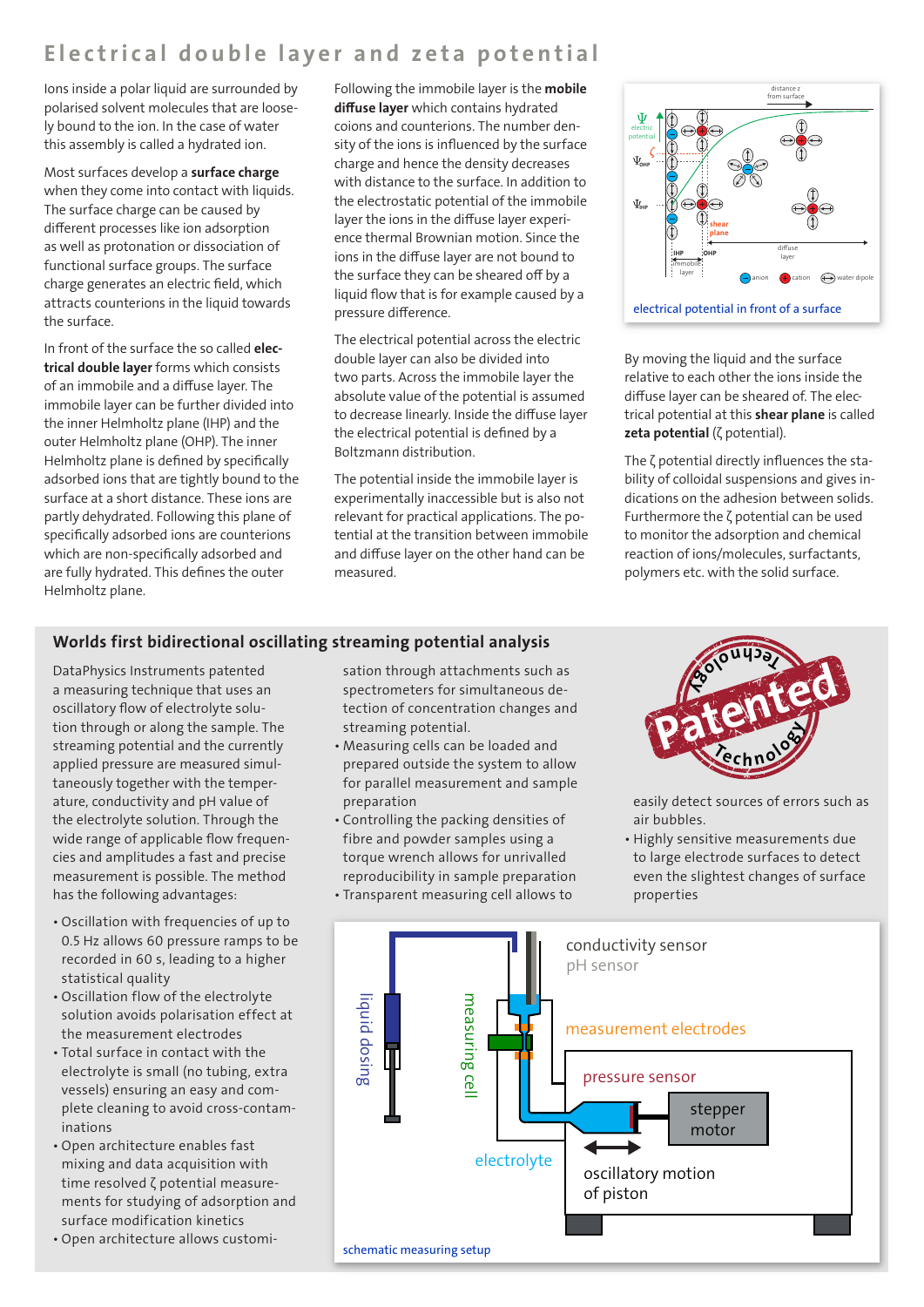### Zeta Potential Analyzer ZPA 20

#### ZPA 20

The Zeta Potential Analyzer ZPA 20 is a compact measuring instruments that utilises the patented bidirectional oscillating streaming potential method. It is designed to measure the zeta potential of various macroscopic solid samples with highest accuracy and within shortest time.

The ZPA 20 uses removable measuring cells for various types of materials. Hence, plate shaped samples as well as fibres and powders can be easily prepared and placed into the system. A consistent packing density of powders and fibres can be ensured using a torque wrench.

The ZPA 20 features high precision measuring probes for voltage, current, conductivity, pH value, pressure and temperature.

With its powerful stepping motor the ZPA 20 can create an oscillating flow of the electrolyte with frequencies of up to 0.5 Hz and hence, the zeta potential can be measured in under a minute with a high statistical quality and across a multitude of applied pressures.

Concentration dependent measurements can be done using the optional liquid dosing unit LDU 25. For example, the *isoelectric* point can be determined automatically by adding basic or acidic solutions to the electrolyte and hence, changing the pH value.



#### Software for an efficient workflow

The Zeta Potential Analyzer ZPA 20 is operated using the dedicated ZPASoftware, which is an application designed for Microsoft Windows®.

Its modern user interface is multilingual (English, German, Chinese, Japanese, Russian, French) and operable either traditionally, using mouse and keyboard, or on multi-touch notebooks/ pads by finger or pen. Thanks to a comprehensive integrated help function the user is smoothly guided through the set-up of both standard single measurements and more complex titration projects.

During the execution of the experiment live plots of all measured quantities, i.e. in particular the streaming potential and the pressure difference, but also conductivity, the pH value and temperature, are displayed. Moreover, the zeta potential is directly calculated and shown.

For projects with changing pH the software automatically calculates the required titration volumes and controls the optional liquid dosing unit. Hence, the entire process of dosing, mixing and measuring can be fully automated and directly yields the characteristic isoelectric point of the studied material.



liquid dosing unit LDU 25



MC-ZPA/S Measuring cell for zeta potential of plate shaped solids like wafers or plastic sheets